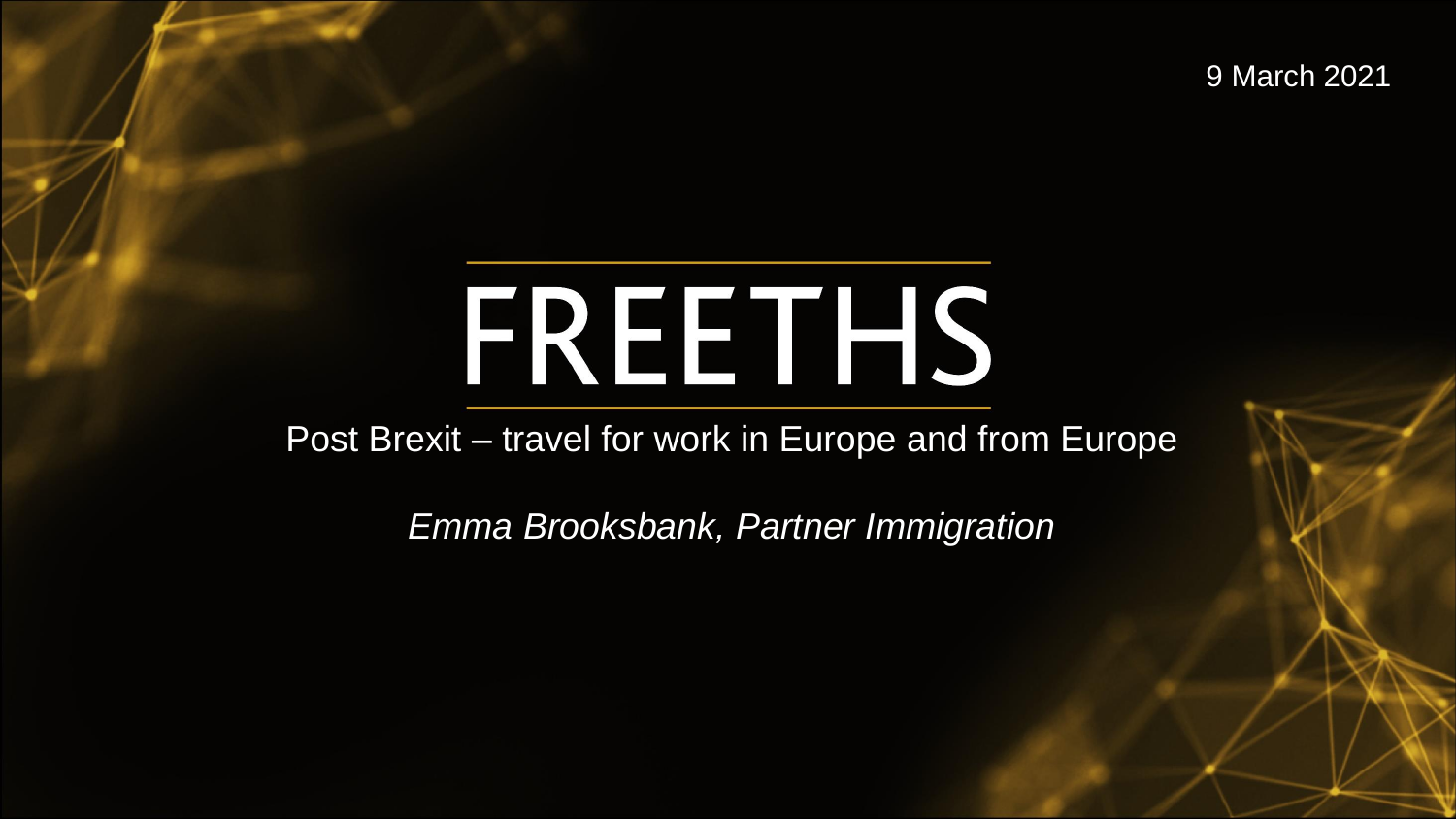

**FREETHS** 

- The Brexit Deal travel to the EU from the UK and to the UK from the EU
- Non-visa status UK Visit rules permitted creative activities
- Permitted Paid Engagements
- Frontier working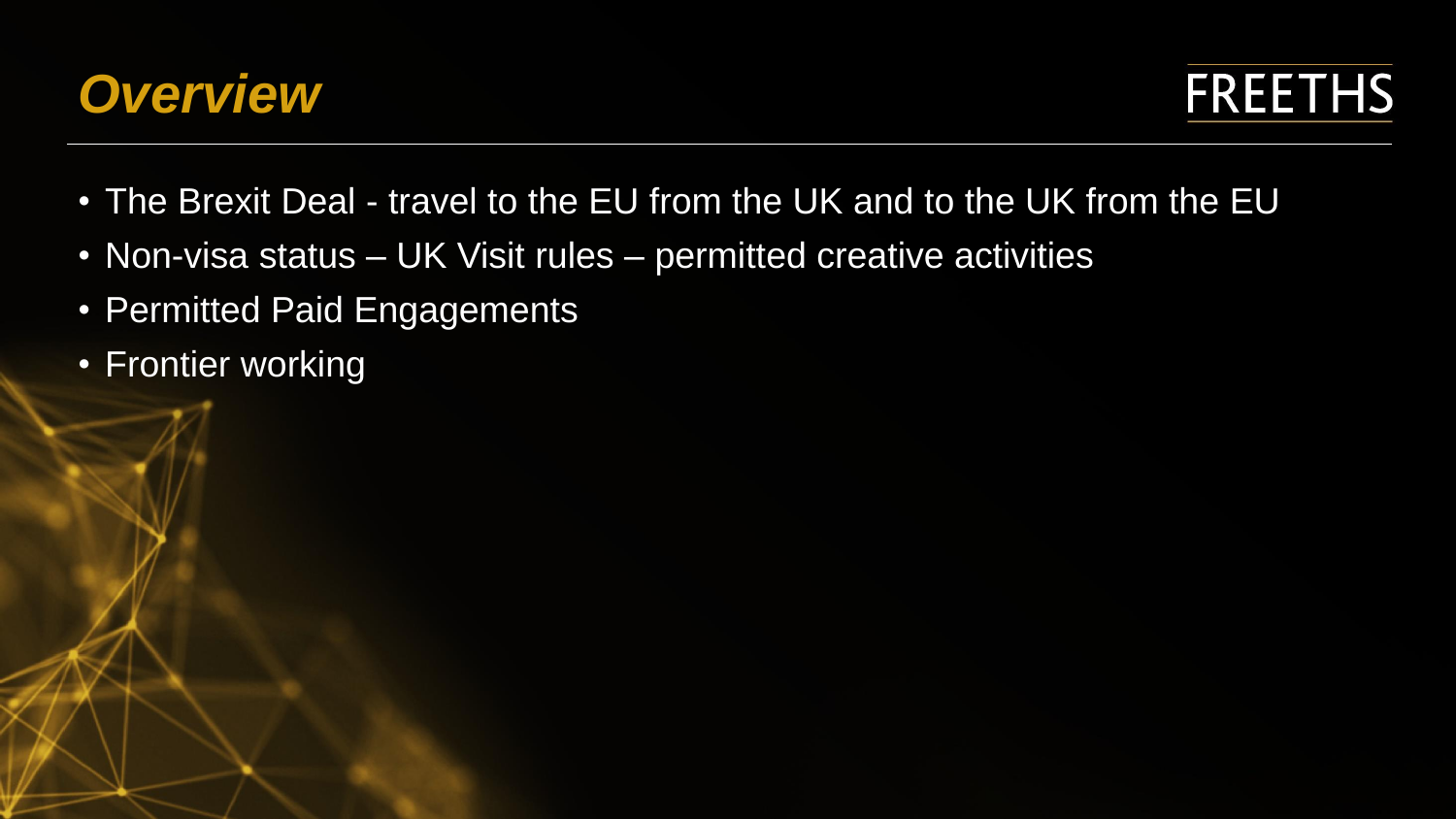- Within the Brexit deal, there is very little provision for the movement of persons between the UK and the EU. There are however limited provisions for movement for business purposes.
- The Deal provides that the EU will allow UK nationals short-term visa-free visits for short term business visitors of up to 90 days within any 180-day period. The UK will reciprocate by allowing visa-free short-term visits for EU citizens. Visas for visits exceeding this period remain subject to national procedures.
- Business activities include attending meetings, consultations and conferences, but do not include engaging in creative activities.
- Short-term visitors and business visitors cannot receive remuneration from within the country in which they are staying temporarily for business activities undertaken there.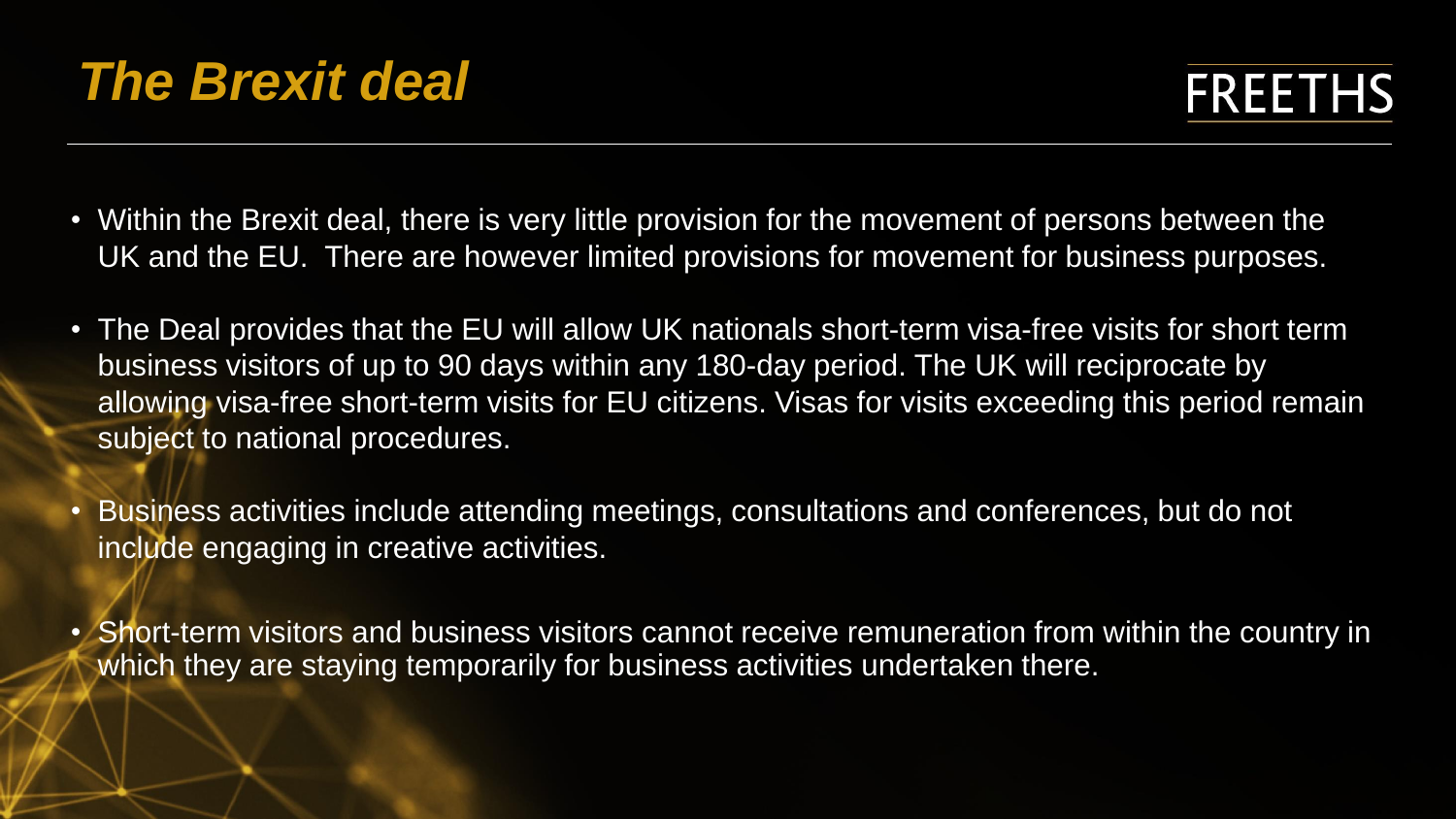Travelling to the EU to undertake an activity, such as paid work, which is not covered by the business visit provisions, or which is to be for a period of over 90 days in 180 days, will require advice on the domestic provisions for each country in which work is to be undertaken.

For UK acts and their support, there is no EU-wide commitment as part of the Trade and Cooperation deal, there are 26 different sets of rules.

*"While some EU countries apply an exemption from work permit rules for cultural activity, along the lines of the UK's Permitted Paid Engagement, not all do, and it is fair to say that this will make multi-country touring significantly more complicated and expensive."* The Association of British Orchestras

When requested by the NME, the European Commission produced a spreadsheet with its analysis of which EU countries require work permits for nationals of third countries for paid work and which do not; entitled "**Information on national derogations from the visa requirements"**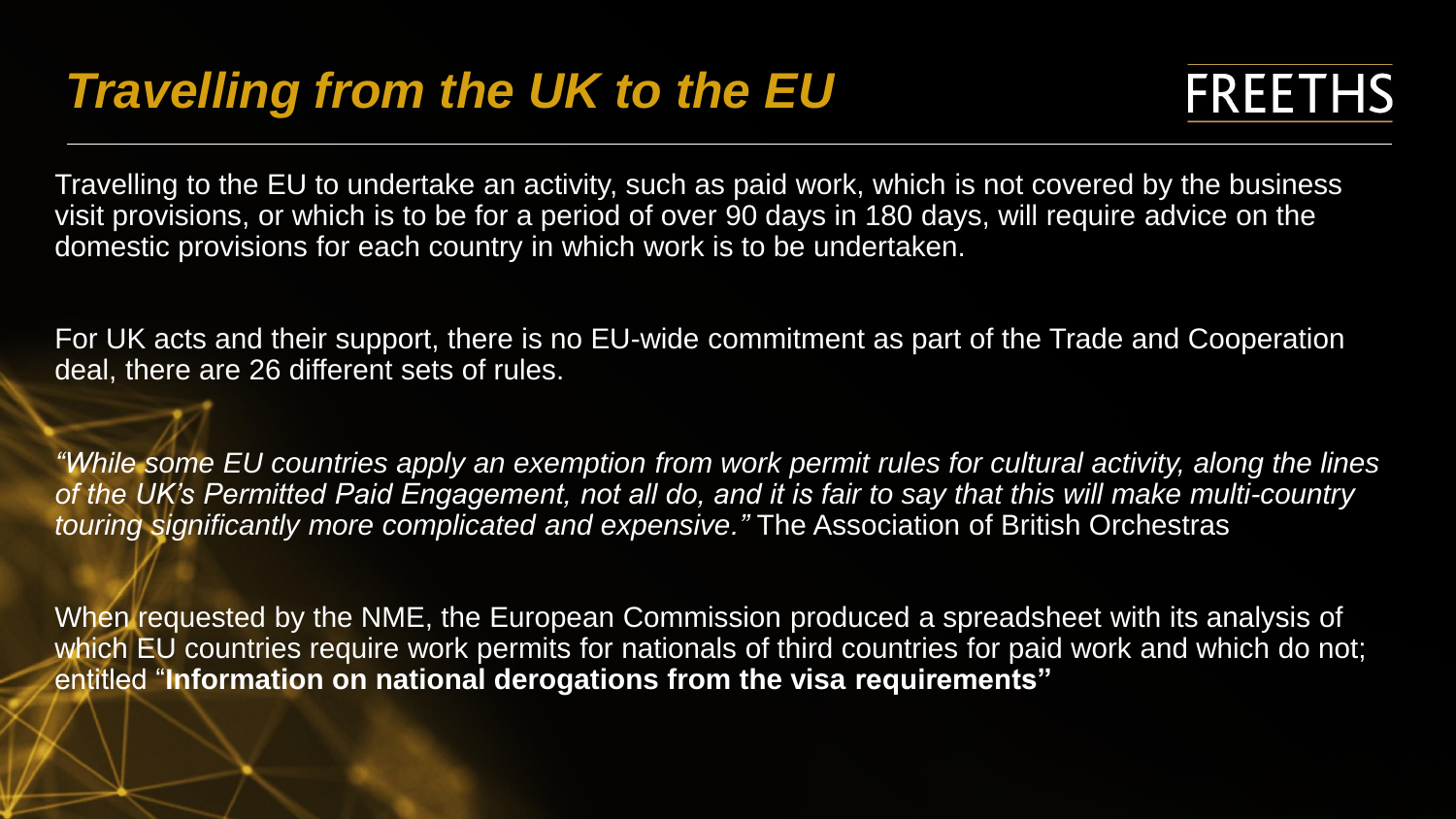## *UK Visit Visas*

**FREETHS** 

European nationals are non-visa nationals and so do not need prior entry clearance to visit the UK. (UK nationals are also non-visa nationals for visit entry to Europe). European nationals can enter as a standard visitor through an e-gate;

Under the visit visa regime, they can secure permission to stay for up to 6 months;

They can only undertake "Permitted Activities":

An artist, entertainer, or musician may:

- (a) give performances as an individual or as part of a group; and
- (b) take part in competitions or auditions; and
- (c) make personal appearances and take part in promotional activities; and
- (d) take part in one or more cultural events or festivals on the list of permit free festivals in Appendix Visitor: Permit Free Festival List.

Personal or technical staff or members of the production team of an artist, entertainer or musician may support the activities provided they are attending the same event as the artist, entertainer or musician, and are employed to work for them outside of the UK.

But, a visitor cannot receive payment from a UK source for any activities undertaken in the UK as a visitor, except for reasonable expenses to cover the cost of their travel and subsistence, with the exception of those performing at permit free festivals.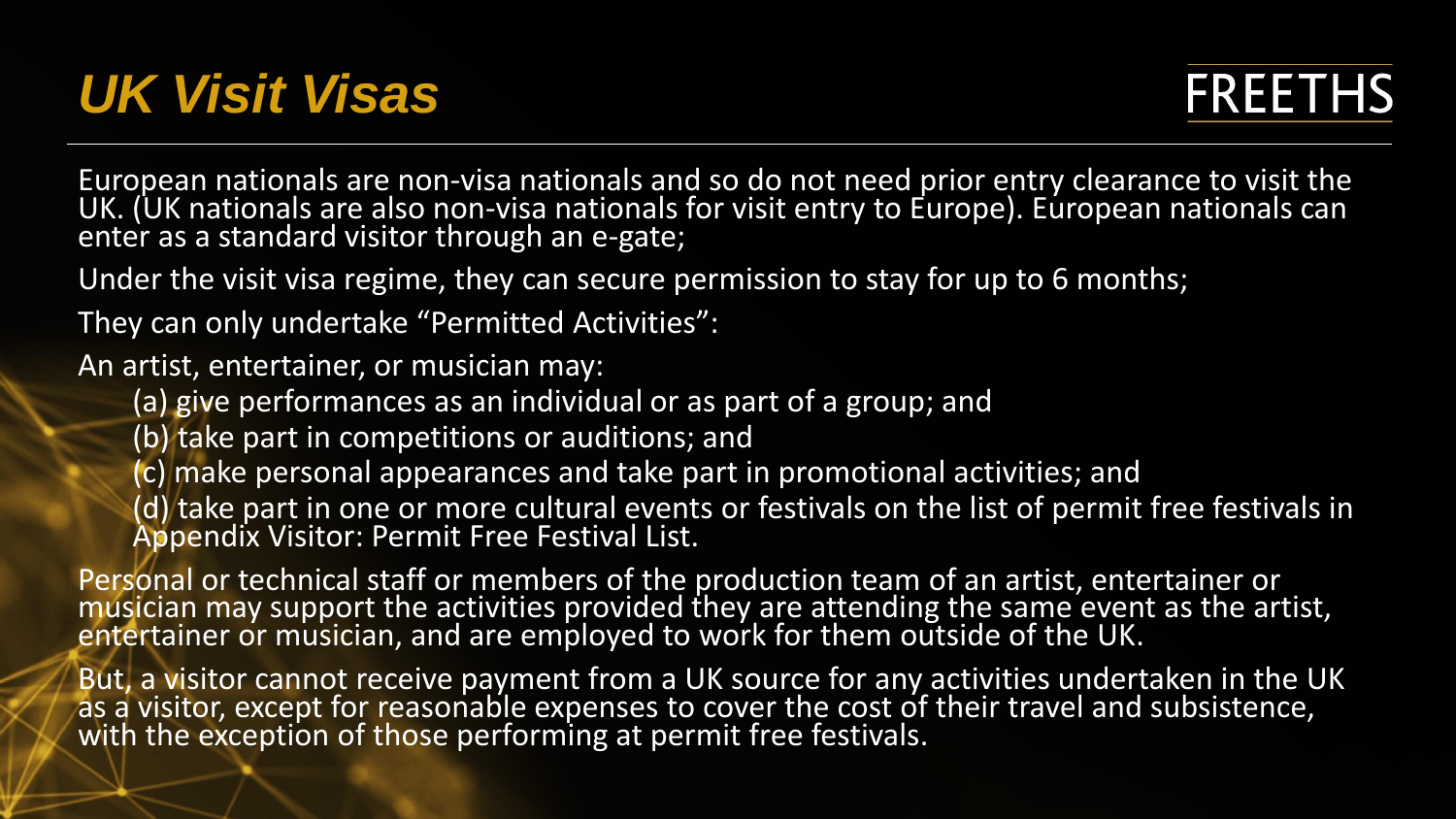## *Permitted Paid Engagements*



Under a separate section of the UK visit visa rules, for Permitted Paid Engagements, a professional artist, entertainer, or musician coming to carry out an activity directly relating to their full time profession, where they have been invited by a creative (arts or entertainment) organisation, agent or broadcaster based in the UK can be paid to undertake an engagement in the UK.

The paid engagement must be arranged before they travel to the UK, be declared as part of their application for entry clearance or permission to enter the UK, be evidenced by a formal invitation and relate to their area of expertise and occupation overseas. They must either apply for entry clearance or seek leave to enter from an Immigration Officer on entry (cannot use e-gates).

They will be granted permission to stay for one month.

This does not extend to their crew.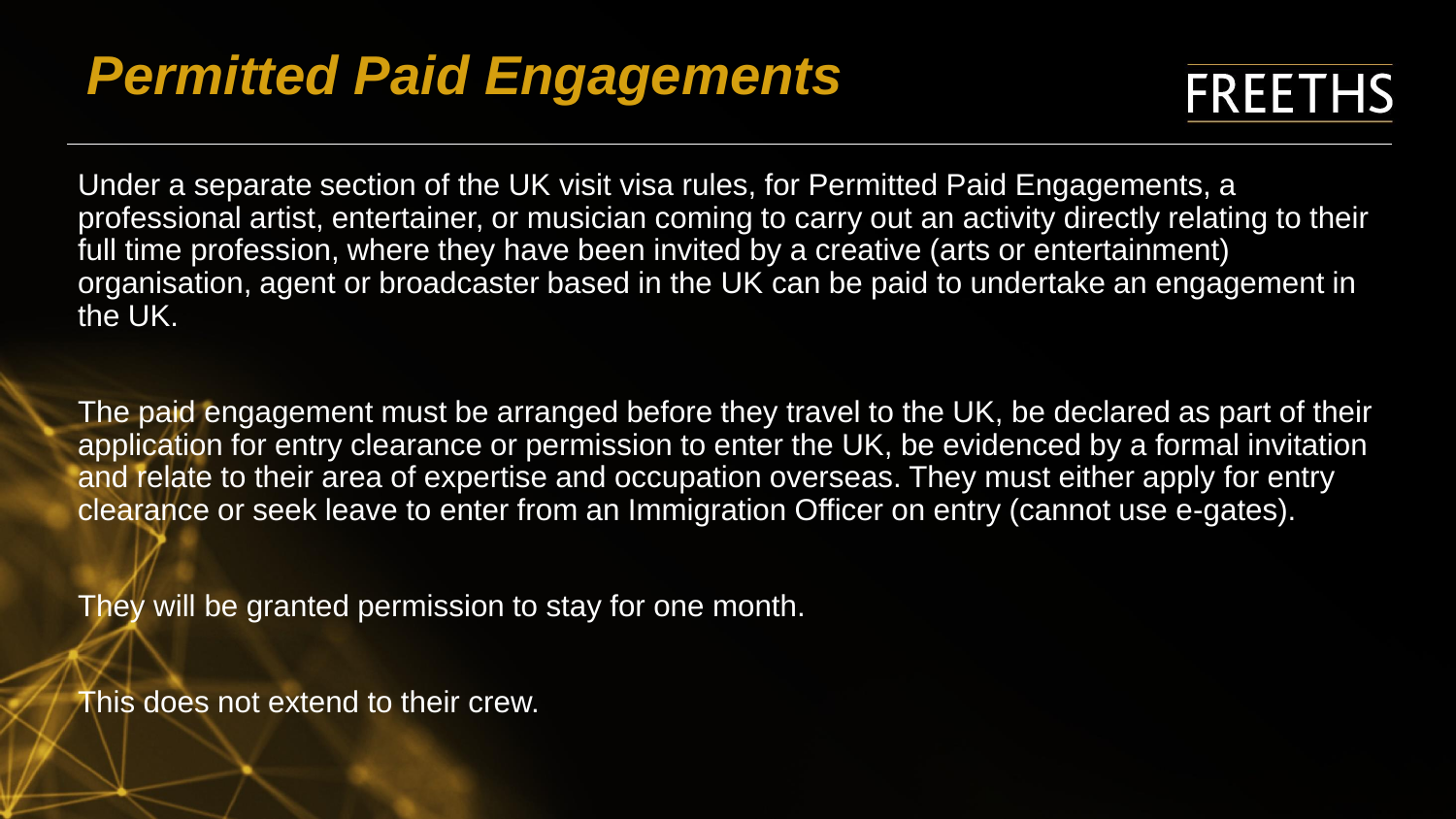## *Frontier workers*

• The rights of European Economic Area (EEA) citizens who were frontier working in the UK by 11pm on 31 December 2020 are protected by the Withdrawal Agreement.

A frontier worker is :

- a European Economic Area (EEA) citizen (not a dual British citizen). Irish citizens can apply but they do not need to;
- who is not primarily resident in the UK;
- and who was a worker or self-employed person in the UK (or a person with retained rights) before the end of the transition period

Frontier workers have the right to come to the UK to work for as long as they remain a frontier worker.

Family members cannot apply as dependants The route does not lead to settlement.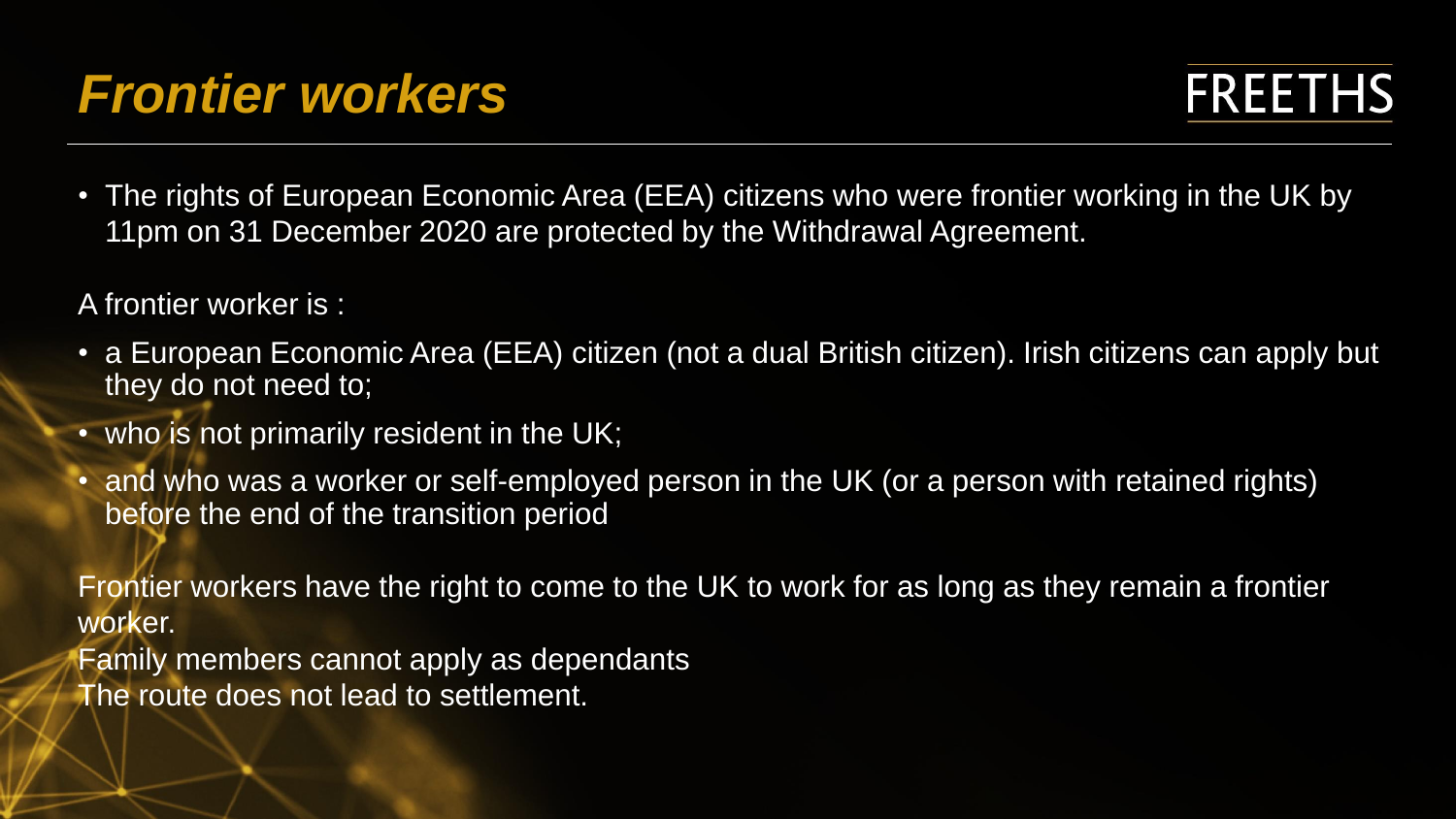## *Frontier workers*

- During the grace period, from 11pm GMT on 31 December 2020 to 30 June 2021, it is **not**  mandatory for a frontier worker to have applied for or to produce a frontier worker permit to enter the UK as a frontier worker.
- From 1 July 2021, a frontier worker will need a permit to enter the UK as a protected frontier worker.
- A permit can be secured by making an online application and providing biometric information, either in the UK or outside the UK. This will be supported with evidence of identity and evidence of satisfaction of the requirements, for example a UK employment contract, payslips or copies of invoices for work carried out and evidence of primary residence being located outside the UK.
- Applications are free of charge
- A frontier worker permit is granted for 5 years (or 2 years if based on retained status)